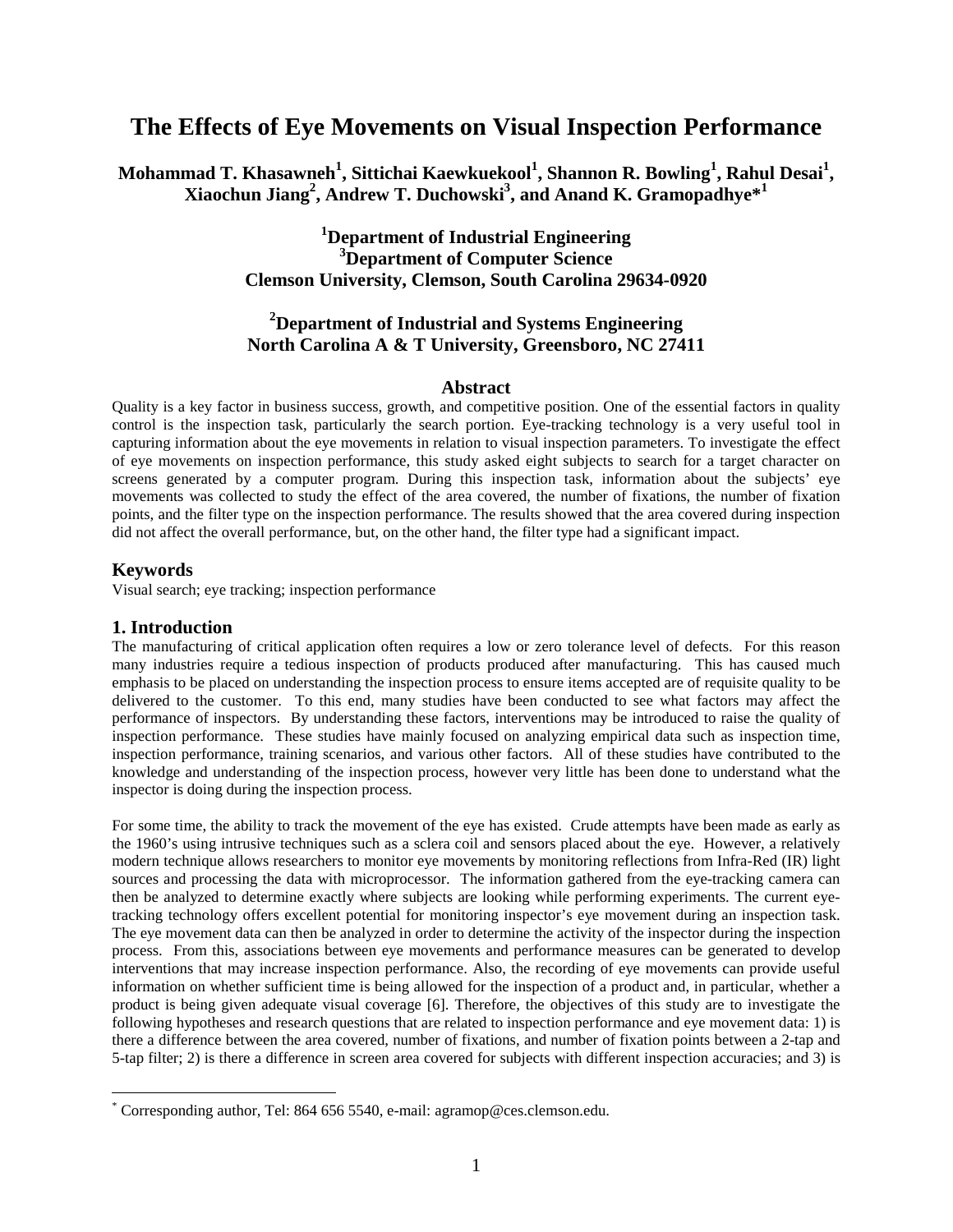there a difference between the area covered, number of fixations, and number of fixation points between screens with misses and screens with hits for a 2-tap and 5-tap filter.

# **2. Methodology**

## **2.1 Subjects**

In this study, a selected group of 8 students was chosen at random from the population of Clemson University. After signing a consent form, subjects were asked to carry out the visual inspection task in a simulated experiment. Using student subjects is an assumption that can be validated according to Gallway and Drury [3], where it has been proven there are minimum differences between real world inspectors and students in simulated tasks.

## **2.2 Stimulus Material & Inspection Task**

The inspection task in this experiment was a simulated defect search task in which subjects were asked to search for a defect on screens generated by a computer program written in Visual Basic 6.0. The screens were randomly generated using a set of ASCII characters (W, N, M, A, X, Y, K, Z) as the background with a density of 20%, and the subjects' task was to search each screen for a possible defect, V, which is the target character. The viewing screen is a 27-inch HDTV with a screen resolution of  $600 \times 450$ . The experiment was conducted on a Silicon Graphics Dual Rack Onyx2 Infinite Reality system. The system has the following specifications: 8 R10000 Mips Processors with 4 Mb onboard cache, 1 Gb Main Memory, 45 Gb Disk Storage, 2 Graphics pipes (1 per rack), 4 Raster Managers (RM) per Pipe, 64 Mb Texture Memory per RM, 2-25 inch HDTV Monitors per Pipe.

The subjects performed the inspection task at a 30-inch distance from the monitor. The inspection was a machinepaced task, which only involved the visual search component. During visual search, screens were presented to subjects and their task was to locate the defect (i.e. target character). When they detect a defect, the subjects were asked to stop searching and fixate on the defect until the next screen appeared. Each inspection task consisted of 10 randomly ordered screens, of which 80% contained the target character. A sample screen from the stimulus material is shown in Figure 1 below.



**Figure 1**: A sample screen of the stimulus material.

A paced task is one in which a time limit has been imposed, while schemes of pacing deal more with the degree of control one has over the task. Three type of pacing have been discussed in the literature: machine paced, self paced, and unpaced. Since some of these terms have been used interchangeably, often what has been presented in the literature is not consistent [7]. A machine-paced task is defined as a fixed time in which a defect may be detected. The same amount of time is allocated whether or not a defect is found or not. Self-paced is when a maximum time limit is set, although the inspector may choose to go on before the time limit is reached. Finally, unpaced inspection occurs when there is no time restriction place on the inspector. Therefore, for the purpose of this study a machine paced inspection task was simulated.

## **2.3 Pilot Study**

A pilot study was conducted in order to set appropriate pacing times. Three subjects were chosen at random and given a simulated inspection task. Each subject was told to inspect as quickly and accurately as possible. The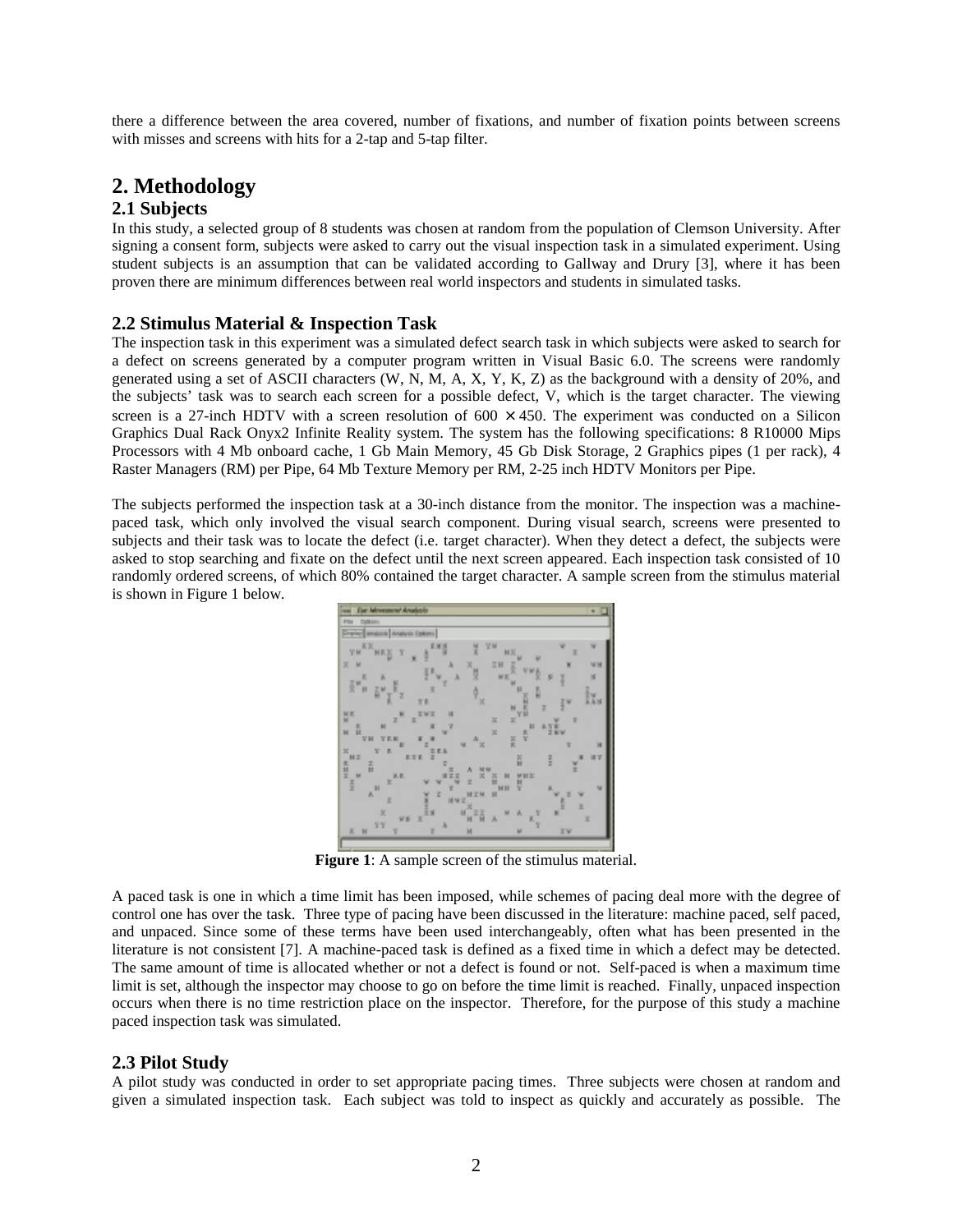accuracy levels, search times, stop times, and inspection time were recorded. The average inspection time of each subject was 15 seconds per screen. This time was used as the pacing time for the actual experiment.

#### **2.4 Experimental Design**

The study used a single factor within-subject design. Table 1 shows the layout of the design. The sequence of the screens presented to each subject was randomized to cancel any order effects that may have occurred. The experimental design was a within subjects design wherein all the subjects underwent same set of experimental conditions.

Table 1. Experimental Design (A, B, C, D, E, F, G, H, I, and J correspond to the screen number)

**Trial** 

|    | 1 | $\mathbf{2}$ | 3 | 4 | 5 | 6 | 7 | 8 |
|----|---|--------------|---|---|---|---|---|---|
| 1  | А | B            | C | D | E | F | G | Н |
| 2  | B | C            | D | E | F | G | Н | I |
| 3  | C | D            | E | F | G | Н | I | J |
| 4  | D | E            | F | G | Н | I | J | А |
| 5  | E | F            | G | H | T | J | A | B |
| 6  | F | G            | H | I | J | Α | B | C |
| 7  | G | H            | I | J | Α | B | C | D |
| 8  | H | I            | J | А | B | C | D | E |
| 9  | I | J            | A | B | C | D | E | F |
| 10 | J | A            | B | C | D | E | F | G |

#### **2.5 Procedure**

On the experiment day, each subject was required to sign a consent form and complete a demographic questionnaire. Following this step, instructions were read to the subjects to ensure their understanding of the experiment. On completion of the study, subjects were debriefed and thanked for their participation.

# **3. Results**

#### **3.1 Filter Comparison**

Because the factors investigated relay heavily on what type of algorithm/filter is used for calculation, a comparison is made to determine if different algorithms/filters differ significantly. The comparison is made between a 2-tap and 5-tap filter, which determines the percent area covered, number of fixations, and number of fixation points (see Table 3). Result from a means comparison test of two independent samples showed that all three factors differ significantly depending on whether a 2-tap or 5-tap filter was used (see Table 4).

|                 | TAP |    | Mean   | S.D.   | <b>SEM</b> |
|-----------------|-----|----|--------|--------|------------|
| <b>PERCENT</b>  |     | 21 | 23.06  | 14.97  | 3.27       |
|                 |     | 75 | 12.77  | 7.99   | 0.92       |
| <b>NOSFIX</b>   |     | 21 | 209.52 | 120.44 | 26.28      |
|                 |     | 75 | 18.13  | 11.80  | 1.36       |
| <b>NOSFIXPT</b> |     | 21 | 212.57 | 120.48 | 26.29      |
|                 |     | 75 | 438.89 | 232.06 | 26.80      |

Table 3 (Statistical Data for Mean Comparisons)

Table 4 (Independent Samples Test)

|                 | т     | df     | $\left\vert \text{Sig.} \left( \text{2-tailed} \right) \right\vert$ |
|-----------------|-------|--------|---------------------------------------------------------------------|
| <b>IPERCENT</b> | 4.210 | 94.000 | 10.0000585                                                          |
| <b>NOSFIX</b>   | 7.272 | 20.108 | 10.0000005                                                          |
| <b>NOSFIXPT</b> | 6.029 | 64.363 | 10.0000001                                                          |

#### **3.2 Area Covered Comparisons based on Inspection Accuracy**

To determine if there is a difference in the area covered based on inspector accuracy, an analysis of variance was conducted on the area covered between group accuracy, which is defined as the number of defects found. The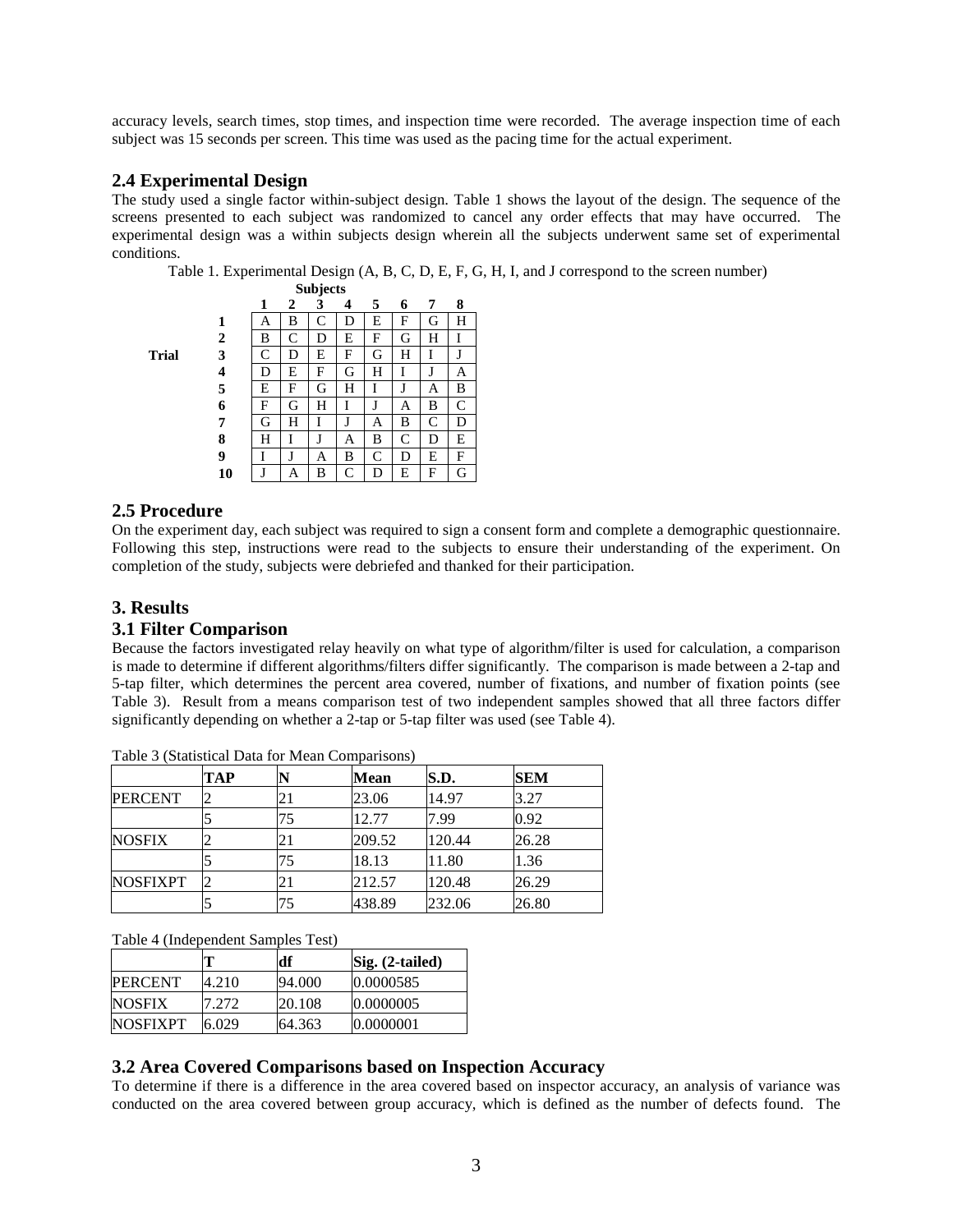results compared the area covered between inspector that found two, three, and four defects in each experiment. The comparison was made for both a 2-tap and 5-tap filter. An ANOVA showed that both the 5-tap filter and 2-tap filter comparison was not significant at the p-value 0.05 (see Tables 5-6). However it is interesting to note that a LSD post hoc analysis for the 5-tap filter comparison showed a significant difference between the two-defect group accuracy level and four-defect group accuracy level (p=0.042). Table 7 shows the mean and standard deviation for the percentage of area covered for each corresponding accuracy. It can be seen that the maximum number of defects found was four and the minimum was two.

| Table 5 (5-Tap Filter) |  |  |  |
|------------------------|--|--|--|
|                        |  |  |  |

|                       | <b>Sum of Squares</b> | df | Mean Square F |      | Sig. |
|-----------------------|-----------------------|----|---------------|------|------|
| <b>Between Groups</b> | 364.17                |    | 182.09        | 2.94 | 0.06 |
| Within Groups         | 4525.15               |    | 61.99         |      |      |
| Total                 | 4889.32               |    |               |      |      |

Table 6 (2-Tap Filter)

|                       | <b>Sum of Squares</b> | df | Mean Square F |      | Sig. |
|-----------------------|-----------------------|----|---------------|------|------|
| <b>Between Groups</b> | 209.10                |    | 104.55        | 0.34 |      |
| Within Groups         | 22946.82              |    | 305.96        |      |      |
| Total                 | 23155.92              |    |               |      |      |

Table 7 Descriptive statistics for both filter types used.

| <b>Accuracy 5-tap</b> | IN | <b>Mean</b> | S.D. | <b>Accuracy 2-tap</b> |    | <b>Mean</b> | S.D.  |
|-----------------------|----|-------------|------|-----------------------|----|-------------|-------|
| 2                     | 46 | 14.30       | 8.64 |                       | 48 | 29.26       | 18.32 |
| 13                    | 20 | 10.69       | 6.97 |                       | ZU | 28.56       | 16.69 |
| 14                    | 10 | 8.63        | 5.22 |                       | 10 | 33.87       | 14.46 |
| Total                 | 76 | 2.61        | 8.07 | Fotal                 | 78 | 29.67       | 7.34  |

## **3.3 Missed Defect Comparison**

Screens in which the inspection fixated on the target character but did not identify a defect are classified as a miss, inspectors that fixated on a defect and identified a defect are classified as a hit, and screens in which the inspector did not fixate on the target and did not find a defect are classified as a no-miss. A comparison between hits and misses is made for percent area covered, number of fixation points, and number of fixations. For the 2-tap comparison, a significant difference was found for all three factors (see Tables 8-9).

Table 8 (Statistical Data for Missed Defect Mean Comparisons 2-tap)

| Factor                | Miss 2-tap |    | <b>Mean</b> | S.D.   |
|-----------------------|------------|----|-------------|--------|
| % Area Covered        | No         | 53 | 28.30       | 15.82  |
|                       | Yes        |    | 42.35       | 15.74  |
| # of Fixations        | No         | 53 | 238.09      | 121.85 |
|                       | Yes        |    | 345.71      | 118.01 |
| # of Fixations Points | No         | 53 | 242.21      | 122.12 |
|                       | Yes        |    | 350.14      | 118.77 |

Table 9 (Independent Samples Test for Missed Defect 2-tap)

| <b>Factor</b>         | Sig.  | ldf |       | Sig. (2-tailed) |
|-----------------------|-------|-----|-------|-----------------|
| % Area Covered        | 0.983 | 58  | 2.209 | 0.031           |
| # of Fixations        | 0.578 | 58  | 2.203 | 0.032           |
| # of Fixations Points | 0.594 | 58  | 2.204 | 0.032           |

For the 5-tap comparison, no significant difference was found for the three factors (see Tables 10-11)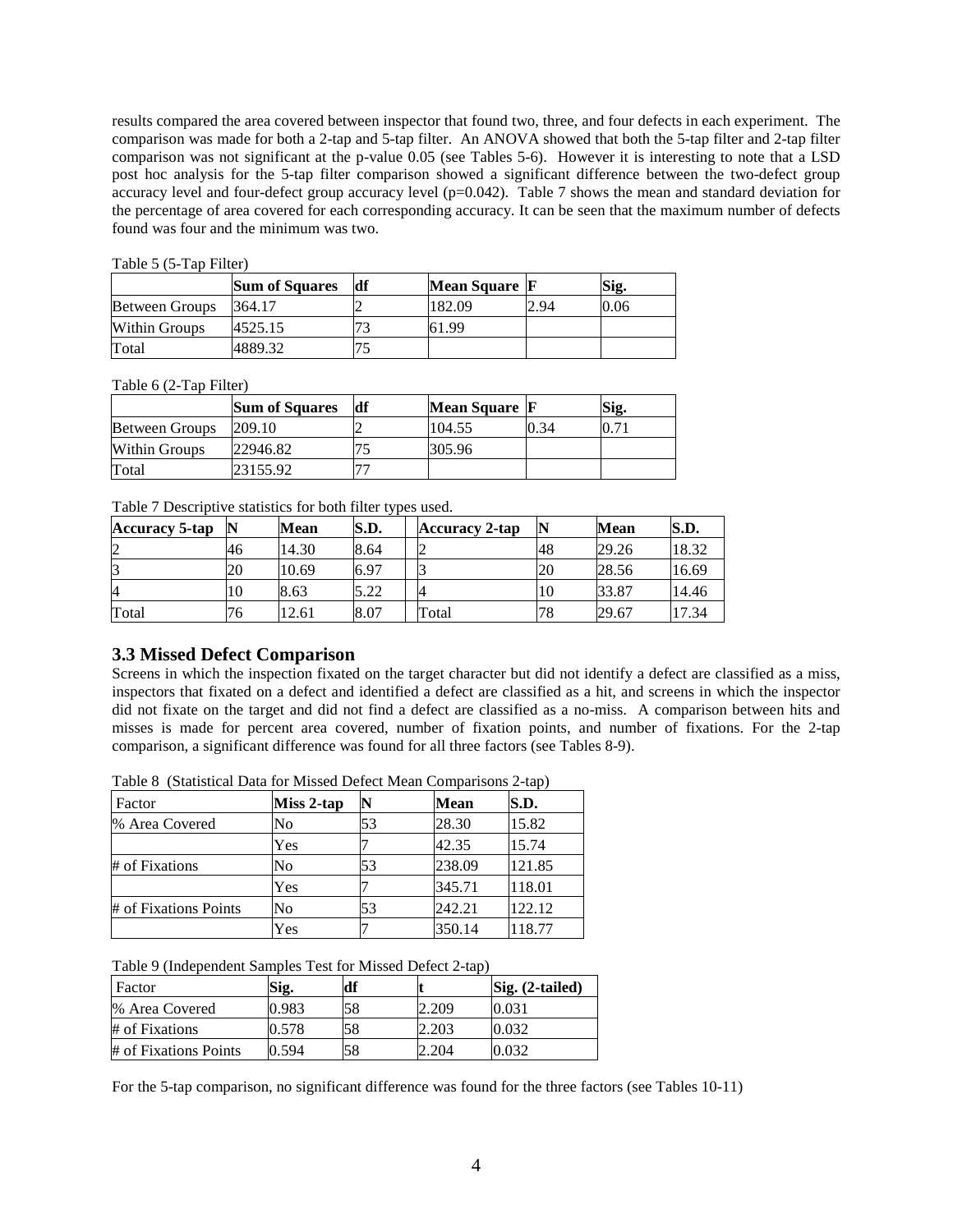| Factor                | Miss 5-tap | N  | <b>Mean</b> | S.D.   |
|-----------------------|------------|----|-------------|--------|
| % Area Covered        | No         | 36 | 13.11       | 8.74   |
|                       | Yes        | 24 | 10.82       | 5.46   |
| # of Fixations        | No         | 36 | 35.03       | 102.71 |
|                       | Yes        | 24 | 15.75       | 8.89   |
| # of Fixations Points | No         | 36 | 419.25      | 217.95 |
|                       | Yes        | 24 | 447.00      | 273.56 |

Table 10 (Statistical Data for Missed Defect Mean Comparisons 5-tap)

| Factor                | Sig.   | df |               | $\mathrm{Sig.}$ (2-tailed) |
|-----------------------|--------|----|---------------|----------------------------|
| % Area Covered        | 0.03   | 58 |               | 0.26                       |
| # of Fixations        | V. I 6 |    | $0.9^{\circ}$ | 0.36                       |
| # of Fixations Points | 0.09   | 58 | 0.44          | 0.66                       |

Figure 2 below shows a sample screen when the subject was able to find the target character (V). Also, Figure 3 shows a "miss" where the target character was not detected although the subject's scan path passed through the region of interest. Figures 4 shows the effect of using a 5-tap filter for analyzing the data, where in the defect was not detected. On the other hand, figure 5 shows the same sample screen where the target character was detected when a 2-tap filter was used.



**Figure 2:** A sample screen that shows a defect that was found.



**Figure 3**: A sample screen that shows a defect that was missed.

**Figure 4**: A sample screen that shows a defect that was not found using a 5-tap filter.



**Figure 5**: A sample screen that shows a defect that was found using a 2-tap filter.

#### **4. Discussion and Conclusions**

This study investigated the effect of eye movements on inspection performance. The result from the study showed a significant difference in the percent area covered, number of fixations, and number of fixation points between a 2